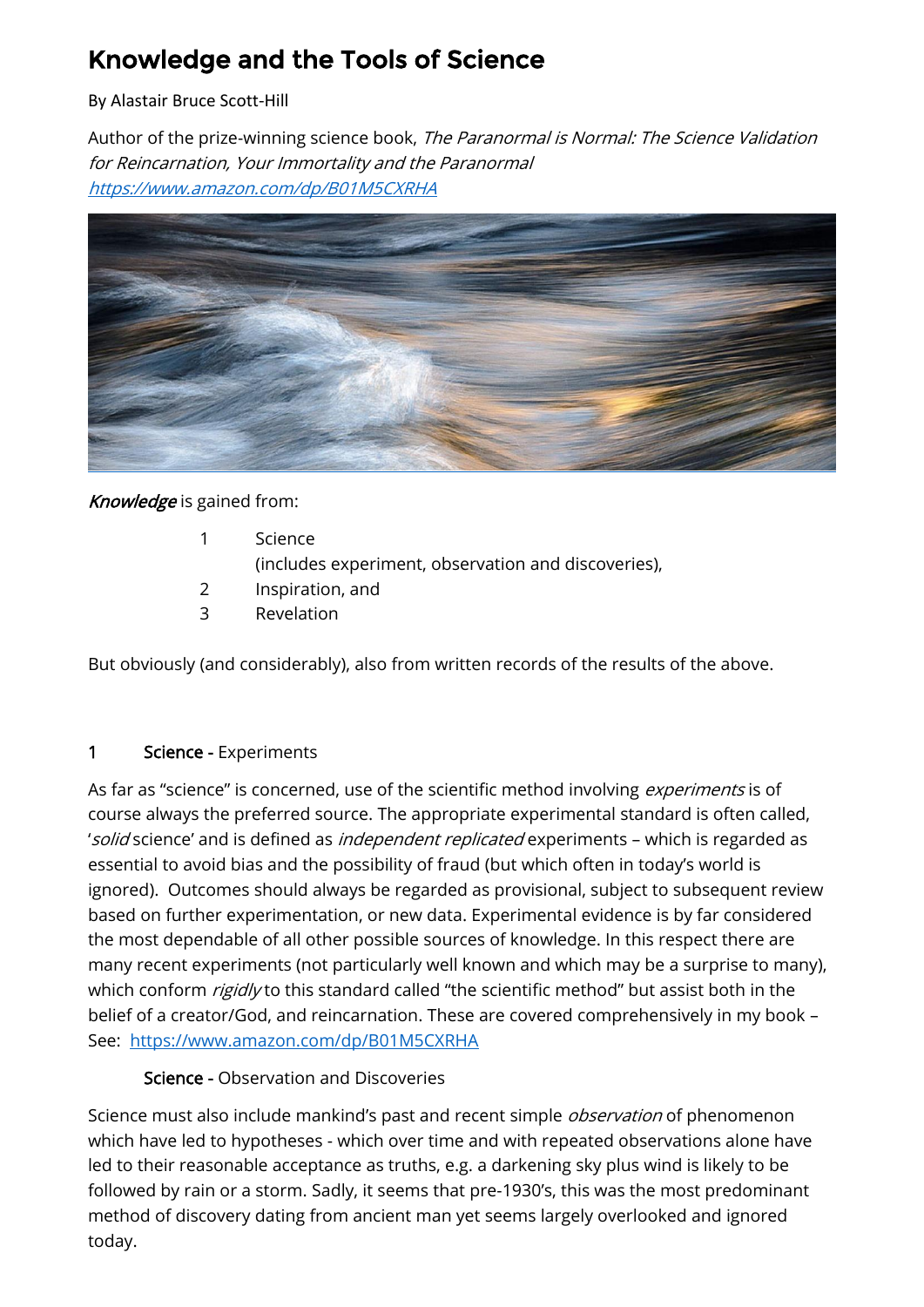Careful and repeated observation of phenomena in a scientifically based manner, has often led in the past to a breakthrough in understanding and belief, e.g. Newton's discovery of gravity simply by watching a falling apple. In this case a scientist though would no doubt claim experimentation a superior method, and that repeated observation may affect belief but not certainty. For example. they might say that if this was an observed behavior of an apple in Newton's day, how could he be certain the apple would not fall, or behave differently tomorrow or 1000 years from then etc.

Before leaving science and moving on to discuss the other two sources of knowledge listed above, there are many other specific yardsticks or *tools in science* worthy of mention which help scientists measure the validity of 'hypotheses' - particularly where experiments can be shown to be impracticable e.g. the behavior of sub atomic particles inside a black hole.

### Science - Logical Consistency

The most popular of these yardsticks amongst scientists is logical consistency. As far as logical consistency is concerned, one looks for a logical theory which is consistent within the area covered (e.g. with gases, a theory of expansion with heat would expect uniformity for all gases without exception, and for all volumes of gas). For the universe, one would expect any laws to be inviolate and not change in an arbitrary fashion from place to place, from minute to minute, or even millennium to millennium. Logical consistency/correlation is a tool widely used in forensic science. It is also universally used for acceptance testing laboratories around the world, to vet manufactured supplies for major corporations against their trusted standard (compliant with technical specifications). Importantly in the context of this article, it can also be used effectively as a useful tool in analyzing esoteric teachings for validity; both for researching internal consistency/comparability in a forensic manner within the document concerned and/or externally with other documents which may include other works by the same author.

### Science - Mathematics

Mathematics has a special place amongst scientists. As Kitty Ferguson, says "Our faith in mathematics and logic leads us to believe that if a thing isn't mathematically and logically consistent it can't be true." [Ref.1 below]. The belief is so strong by scientists, that many use this yardstick as a first premise to test the validity of their theory.

Mathematics is really symbolic logic, where meanings or significance represented by symbols are attached to objects to signify meaning in a particularly clear and concise way. It therefore makes it desirable to develop equations and carry out calculations for *possible laws*, which can then be tested by observation and experiment.

Because of this, it holds a unique position as the language of science and provides a logical direct correlation with reality. In fact, there are simply no science theories which would be accepted as the "standard model" unless they can be described mathematically. Gödel's "Incompleteness Theorem" does show that there is the theoretical possibility of truths beyond the ability of mathematics to prove. However, as Barrow points out that "'it may be the case that physical reality, even if it is ultimately mathematical, does not make use of the whole of arithmetic and so could be complete". [Ref. 2.]

Currently "String theory" has been developed using mathematics without any experimental or other evidence, and this is also the case for theories covering what happened before the "The Big Bang." In the case of "String Theory ", the problem is that mathematics in this instance has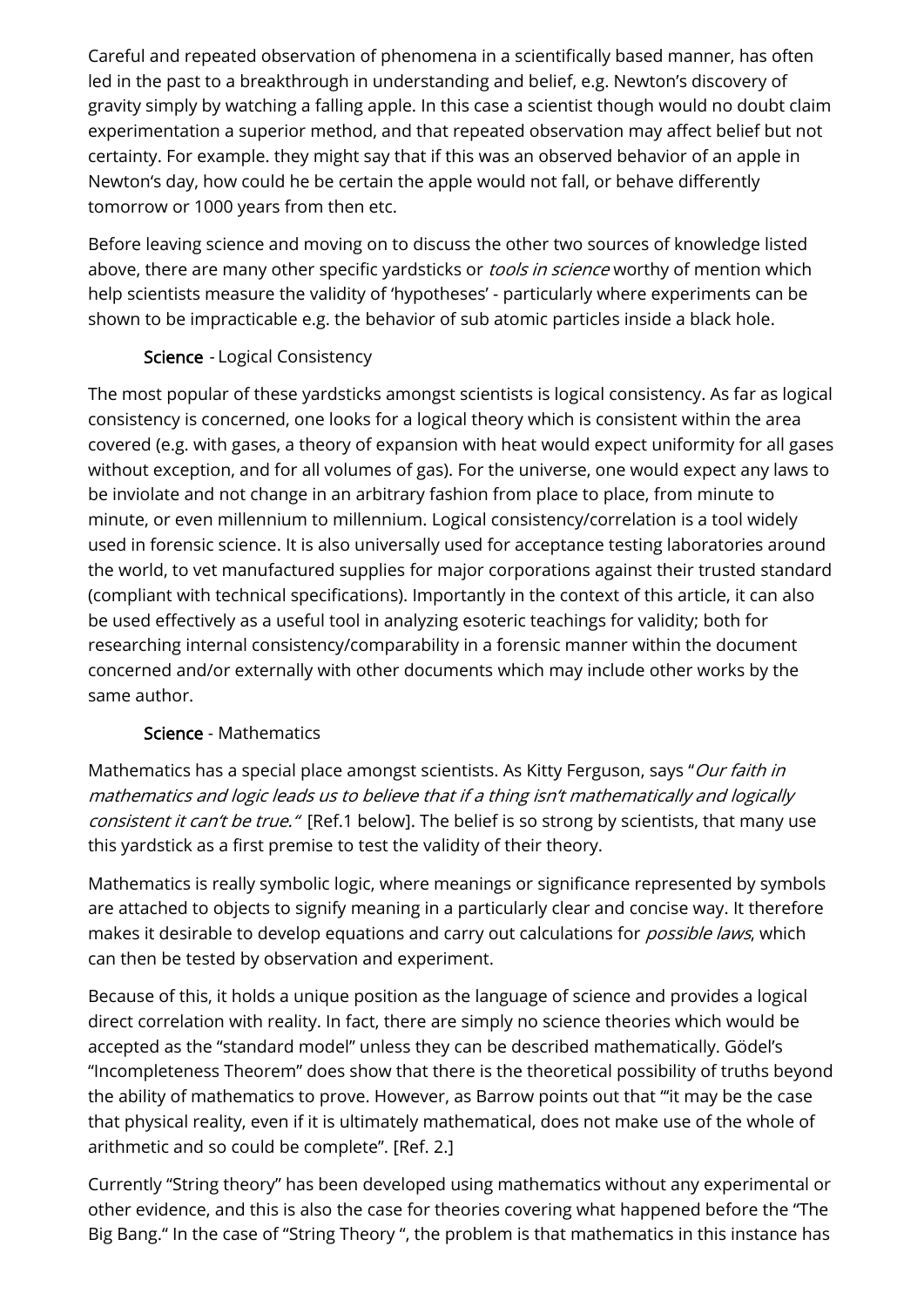given a number of different solutions - as with theories concerned with existence before the "The Big Bang." However, it is noteworthy that *exceptionally* with quantum mechanics, mathematical theory has been verified by measurement to an astonishing degree of accuracy.

Finally, a particular branch of mathematics - 'Probability theory', is particularly useful as a test for validity of a theory and for making predictions. For example, the likely effects of global warming over future years, is now usefully presented solely on a probability basis using extrapolation of past climate and solar data inputs manipulated by various computer models. Meta-analysis of data and probability mathematics has also been found useful in analyzing data for studies ranging from determining the likely effectiveness of medicine, to the outcome of telepathy experiments on large populations of subjects.

In areas of science where difficulty arises due to a number of competing theories, probability theory is a useful approach. It is also strikingly useful to overwhelmingly indicate on occasions, instances where the likelihood of chance (despite false assertions by deniers) is mathematically impossible. In this respect a little-known breakthrough in probability theory applicable mainly in cosmological science was that determined by the French mathematician Emile Borei, who in 1909 determined that when the odds get above 10 to the power of 50, the is no chance whatsoever of it occurring even on the cosmic scale. This led to cosmologists such as Paul Davies and Sir Fred Hoyle independently (after carrying out appropriate probability calculations) both stating that life cannot occur spontaneously by chance. Sir Fred Hoyle colorfully said that. "This would equate to the chance of a tornado through a junk yard assembling a Boeing 747." [Ref.3]

## Science - 'Beauty' in physics

Beauty in physics implies simplicity, elegance, mathematical consistency and creativity. As the result of experience, many scientists consider that beauty in equations is often the best guide to the validity of a promising approach to a new discovery. James Watson mentions how beauty guided his discovery of the DNA code. Werner Heisenberg on his pioneering of Quantum theory said: - "It was immediately found convincing by virtue of its completeness and abstract beauty" and Edwin Schrödinger said, "Einstein's marvelous theory of gravitation … could only be discovered by a genius with a strong feeling for the simplicity and beauty of ideas". In a conversation with Einstein, Heisenberg once said, "I believe just like you, that the simplicity of natural laws has an objective character that is not just the result of thought economy. If nature leads us to mathematical forms of great simplicity and beauty ", "…. we cannot help thinking they are true, that they reveal a genuine feature of nature."

### Science - Parsimony

A criterion much loved by scientists by which they test their theories, is how economical (the technical term is 'parsimonious') is a proposed theory in refining ideas to a simpler, more selfevident form. An important point is that this is not a criterion confined to science; it reflects a logical methodology and is often used as a practical test for the efficiency of design e.g. of a bridge or an engineering process. We should never seek out a complicated explanation when there is a simple, self-evident one available. With nature, experience has shown the simplest explanation almost invariably turns out to be the right one. (Occam's razor.)

### 2 Inspiration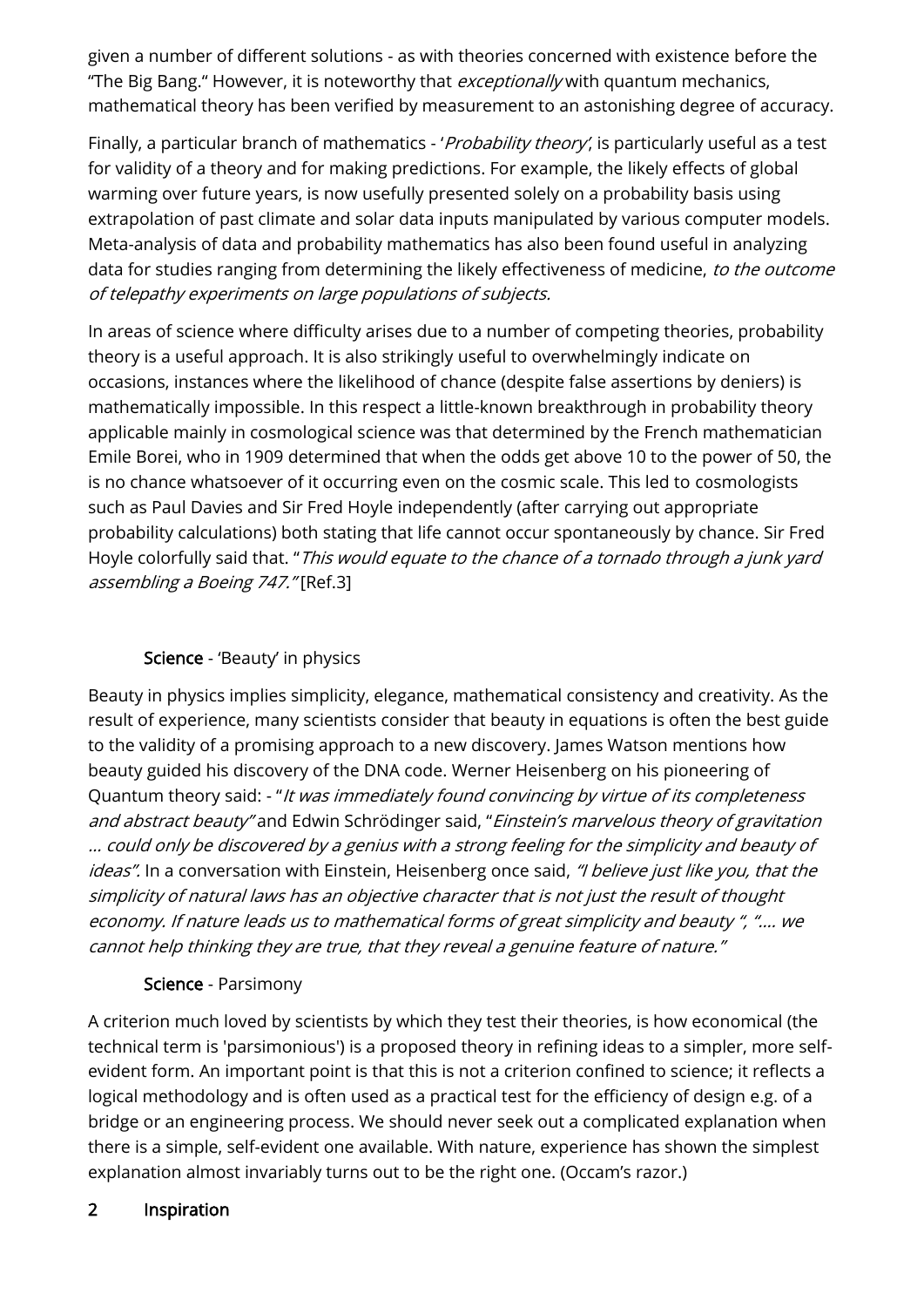Unknown to many, a considerable number of scientific breakthroughs have been discovered by inspiration leading to *new knowledge.* In some cases, as a result of dreams, in others sudden flashes of inspiration claimed while awake, but in a *somewhat unfocused state*. The most famous case of all was the ancient Greek Archimedes who while running a bath, inspirationally realized that one could determine density by noting how much water was displaced. [Ref.4]

More recently, Otto Loewi discovered that nerve impulses were transmitted chemically, not electronically, all thanks to a dream. In 1920, Loewi dreamed of an experiment he could do that would prove once and for all how nerve impulses were transmitted. He woke up in the middle of the night, excited and happy, scribbled the experiment down and went back to sleep. When he woke up, he couldn't read his notes. Luckily, he had the same dream the next night. The experiment and his later work earned him the title, the "Father of Neuroscience." [Ref. 5]

Francis Crick, the discoverer of DNA structure in 1953, while shifting around cardboard cutouts of the supposed positions of molecules on his office table, in a stroke of inspiration realized that each pair of bases must be held together by hydrogen bonds. [Ref. 6]

Similarly, the famous 'Periodic Table of Elements' was discovered by the Russian chemist Dimitri Mendeleev while lying in bed day dreaming. Similar situations apply in the case of Niels Bohr's planetary model of the atom and Heisenberg's formulation of the basic principles of quantum physics and many other scientists who were either day dreaming or awakened from a dream where they achieved a flash of inspiration. [Ref. 7]

In each of these cases it will be noted that major breakthroughs were achieved in a partially or fully unconscious state where conscious reasoning was absent. All scientists mentioned above, claimed mystification for their insight, and disowned credit for their discoveries. It is emphasized here that the *common factor of being in a semi-trance state*, is little difference from that which applies to all forms of mediumship whether channeling, obtaining information from discarnates, dowsing or clairvoyance/remote viewing.

### 3 Revelation

By 'revelationary' knowledge, is meant "information" claimed as valid - gained from mystics, mediums in trance states, biblical prophets etc.

Interestingly (and to myself importantly), this is little different from accounts concerning valid information gained by primitive natives on useful medicinal cures from herbs, hunting strategies, weapons such as bows and arrows by their seers, witchdoctors etc. who commonly use chants, dances, or mescaline and other psychotropic drugs to attain trance like states. It therefore seems obvious that semi-trance states do help facilitate gain in universal knowledge for some who seek it, including scientists who occasionally claim inspirational science for their breakthroughs discoveries. Under these circumstances, the subconscious mind appears to come to the fore - which seems to have a more widened perception than the conscious mind, which may have of necessity adapted in the past to focus more on immediacy associated with the possibility of encountering danger and threats to our survival. My book covers (in Chapter Nine) the above in depth, analyzes why and how receipt of desired knowledge may occur, and provides a practical methodology for readers who might wish to try to attain this capability for themselves.